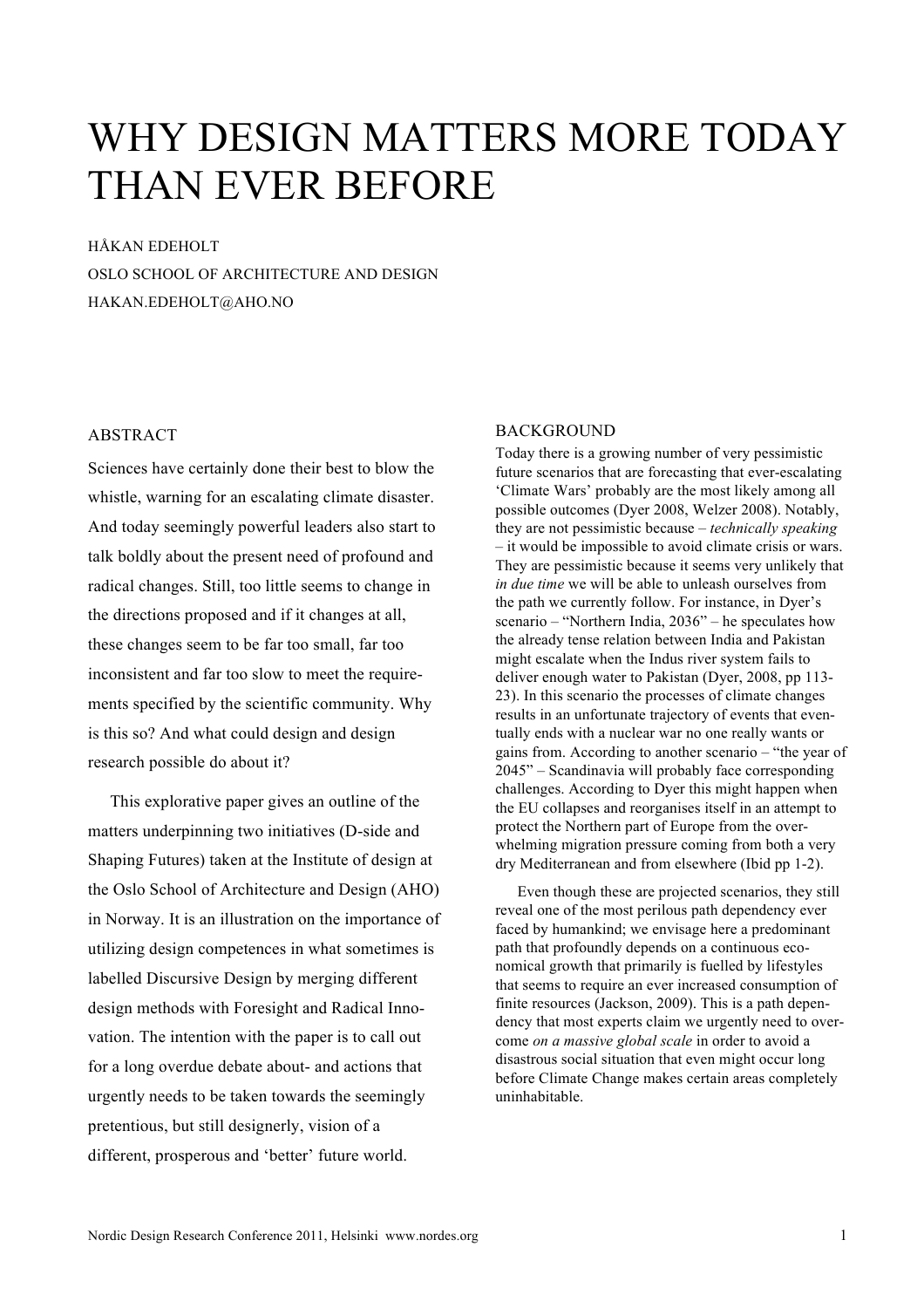#### PRESENT APPROACH

Science and technology are often seen as both containing the reasons and the solutions to our societies' present predicaments. Knowledge and mindsets from these domains are therefore also predominant when we try to address the social and environmental problems Climate Change cause. But as the research director Knut H Alfsen (2009) at CICERO says; "This is well and good [...*but*...] what's sad and entirely wrong [in the 2010] Norwegian governmental budget] is that the investments in technological and scientific research not are followed up by corresponding investments in order to achieve a better understanding on how new technologies and changed behavior can become accepted and implemented in our societies".

Arguably, "understanding" is just one precondition for making the research community fit to address these urgent problems. This particular case obviously also require a *public* "understanding" of the needs of new behaviors and technologies. So in a less linear approach between *research and society*, we might *also* see it as a necessity to nurture a more mutual dialogue between these two domains. Elisabeth Gulbrandsen (2009) points us to Demos (2005) who claims that it rather is about: "moving away from models of prediction and control, which are in any case likely to be flummoxed by the unpredictability of innovation, towards a richer public discussion about the visions, ends and purposes of science. The aim is to broaden the kinds of social influence that shape science and technology". Andy Stirling (2008) follows suit by advocating the need of diversity in robust systems and to make distinctions between the different and specific requirements needed for 'opening up' vs. 'closing down' in social appraisal and justification of technology, i.e. between finding new alternatives vs. choosing the best alternative among those already available.

## SUGGESTED NEW APPROACH

With this backdrop this explorative paper suggests that we bring together knowledge from different design, scientific *and* public domains in order to develop means facilitating discourses that not only are reacting on scientific results as they are, but also are able to 'open up' new additional alternative solutions to some of the seemingly dead ends of the paths followed by our present societies. The actual approach we suggest is fairly humble and straightforward. In fact, we just suggests that we make a temporary deviation from the typical analytical and linear step-by-step production and implementation of scientific knowledge, by making a conscious leap from what we know today to where we possibly would like to envision us to be in the future. We are not talking about any grand utopias but rather "*Design[s] for Micro-Utopias; making the unthinkable* 

*possible"* (Wood, 2007); i.e. several possible "microscenarios" that are presented in ways that are 'opening up' present discourses by inspiring, provoking and triggering an intense and rich public discourse about the opportunities inherent in the knowledge (creation) of science and technology.

Compared to normal analytical forecasting the intention is therefore to be slightly more detached from current beliefs and trends in both the scientific and the public realm. We call it Foresight, others have referred to this as doing back-casting (Burns, 1999) as it rather back-cast future visions than fore-cast present trends. Regardless the term used, the most salient feature of the process is probably that it's rather driven forward by alternative *conjectured solutions* than by strictly sticking to analyses of *identified problems*. This means that we actually talk about *complementing* the normal problem driven forecasting with a counter-force of solution driven back-casting. As a consequence, it means that we primarily need to integrate competencies and mindsets from two profoundly different domains of knowledge, ideal-typically described by the late Nobel laureate Herbert Simon (1969) who claims that "*…*  natural sciences are concerned with *how things are …*  design, on the other hand, is concerned with *how things ought to be…"* (italics added).

However, those who see upstream design engagement as a means of just providing persuasive illustrations of solutions based on peoples' tacit wishes, in a manner resembling a marketing campaign, are missing the point. This is because inherently in a solution driven approach lies the ability to 'open up' the 'iron cage of technical rationality' (Weber, 1905) within which science and society otherwise might be stuck. Tim Jackson (2009) claims that progress crucially relies on the construction of *credible alternatives*. *Design cannot do that alone*, but has on the other hand a rather unique competence that seems fit to *complement* scientific knowledge and *credibility* by – *albeit in concert with science* – developing and bringing *alternatives* to our public agenda. Design's assumed strengths will therefore both be: (i) its potential ability to bridge justifications and appraisals of science, from science on one side, to society, on the other, *and* (ii) to move required changes beyond mere technology- and knowledge transfer by 'opening up' the 'space of solution' and spark the development of entirely new concepts and ideas.

The table below gives a very brief summary and overview, demonstrating why the approach is so utterly crucial and why design probably matters more today than ever: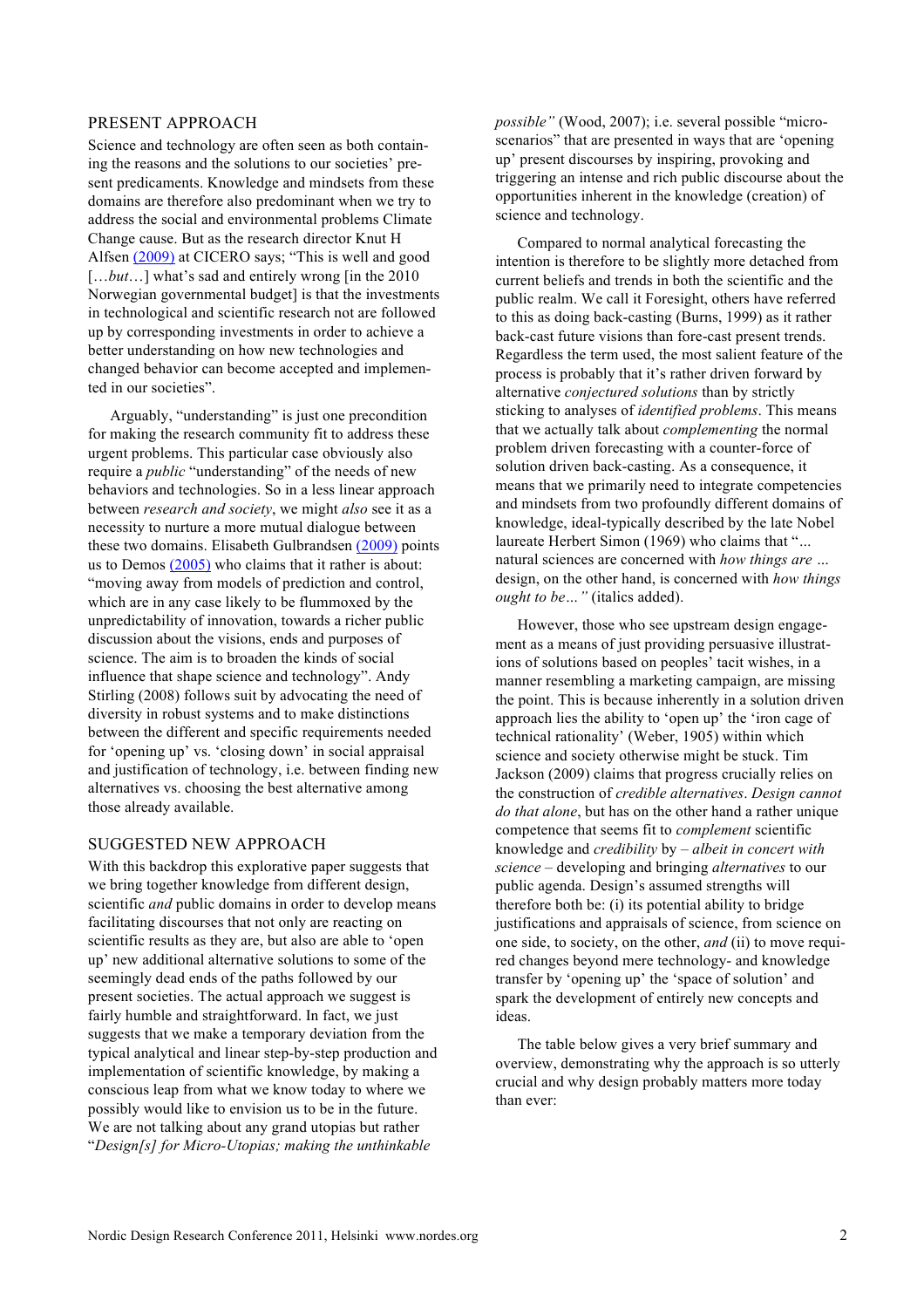Table 1: Some fundamental statements and assumptions underpinning our approach

|                | <b>Statements</b>                                                                                                                                                                                                         | <b>Assumed challenges</b>                                                                                                                                                                                                                                                                                    |
|----------------|---------------------------------------------------------------------------------------------------------------------------------------------------------------------------------------------------------------------------|--------------------------------------------------------------------------------------------------------------------------------------------------------------------------------------------------------------------------------------------------------------------------------------------------------------|
| <b>Climate</b> | Climate Change might quite soon get out<br>of control and thereby threaten the survival<br>of human kind. Step-wise adjustments will<br>in that case neither be sufficient nor, as it<br>used to be, the safest approach. | In order to reduce the risk we promptly need to imple-<br>ment radical changes on a massive scale. But this has<br>proved to be extremely hard to achieve, not least, in<br>democratic countries, let alone on a global scale. So<br>how to simplify this process without applying<br>totalitarian measures? |
| Global         | The climate change is global but also un-<br>evenly distributed in kind and time. Thus,<br>it initially creates both losers and those<br>who will gain. If not addressed, this trend<br>of polarization will escalate.    | Such change will cause an extreme stress on global<br>solidarity and tax our ability to avoid Climate Wars.<br>So how to promote and facilitate an ethical standard<br>that seriously advocate global fairness instead of a<br>regional self-protectionist attitude?                                         |
| Development    | The development path of the western<br>world is inherently unsustainable. The<br>global transfer of this path to e.g. China<br>and India makes the time frame at hand for<br>changing this path much shorter.             | We urgently need to find an alternative path that is<br>more equal and instantly rewarding for people, socie-<br>ties and the environment <i>as a whole</i> . So how to create<br>real capabilities for people to flourish in less mater-<br>ialistic ways without creating socio-economic chaos?            |
| Time lag       | The inertia in the Climate System requires<br>that actions need to be taken decades<br>before the full effects can be experienced<br>by those acting.                                                                     | This makes it hard for people to realize the magnitude<br>of possible effects due to behaviours employed today.<br>So how are we to make both <i>future</i> opportunities and<br>threats more concrete and intelligible already today?                                                                       |
| <b>Science</b> | The scientific mindset has key words like<br>knowledgeable, rigorous and analytical as<br>their highly respected hallmarks.<br>Typically, scientific works are driven by<br>well-defined and rational problems.           | However, other domains of justification, whose<br>actions often are underpinned by entirely different and<br>seemingly less rational sets of justification, are often<br>detached. So how may we get these completely<br>different domains to interact in a creative manner?                                 |
| Design         | Design has a more speculative mindset as<br>its hallmark. Its methodologies are<br>primarily driven by conjectured solutions<br>that also try to address users' seemingly<br>irrational behaviour.                        | Design has proved instrumentally effective to persuade<br>consumers to consume more and more; arguably doing<br>so it also facilitates unsustainable economical growth.<br>So how are we to utilize similar measures to promote<br>less and more sustainable consumption?                                    |

Our ultimate goal is to address these challenges with a long-term effort that utilize design and some of its tools to spur a creative public debate of our coming future, i.e. what sometimes is labelled `Discursive Design'. Arguably, our approach can be considered as a Designerly Foresight where the innovation Process, both time- and solution-wise, is taken to the far end. This implies that we rather are talking about spectacular and radical alternatives to the solutions already existing today, than incrementally developed (or optimized) ones with only minor changes. However, in order to nurture debate, proposed solutions should still communicate and connect to issues that is relevant for people and our way of living today. So, with other words, we suggest to integrate Design, Foresight and Innovation because:

**Design** has a long tradition of discussing future usesituations by suggesting products that not yet exist. Arguably, this could even be considered as the core component of a designer's competence and toolbox. However, usually the timeframe is limited to the next product release.

**Foresights** have, as a contrast, a longer time-frame when discussing possible future scenarios. However these foresights are still often based on the path we seem to follow today (i.e. it's rather a forecast than foresight). In addition, the professions usually involved typically lack the designerly tools needed to make the scenarios experience- and graspable; and thereby they also become less debateable.

**Innovation** or radical change implies that we don't accept seemingly for given taken premises. Instead it means that we question these premises by investigating other, radically different, alternatives. However, experience shows that both companies and society in general have severe problems to embark on entirely new paths (Narula, 2002).

## WORK DONE SO FAR

Obviously we –as a global society- urgently need to change the way we live, consumes products and natural sources. Therefore the integration of design, foresight and innovation seems, to us, utterly appropriate. At our institution (IDE/AHO) we therefore explore different